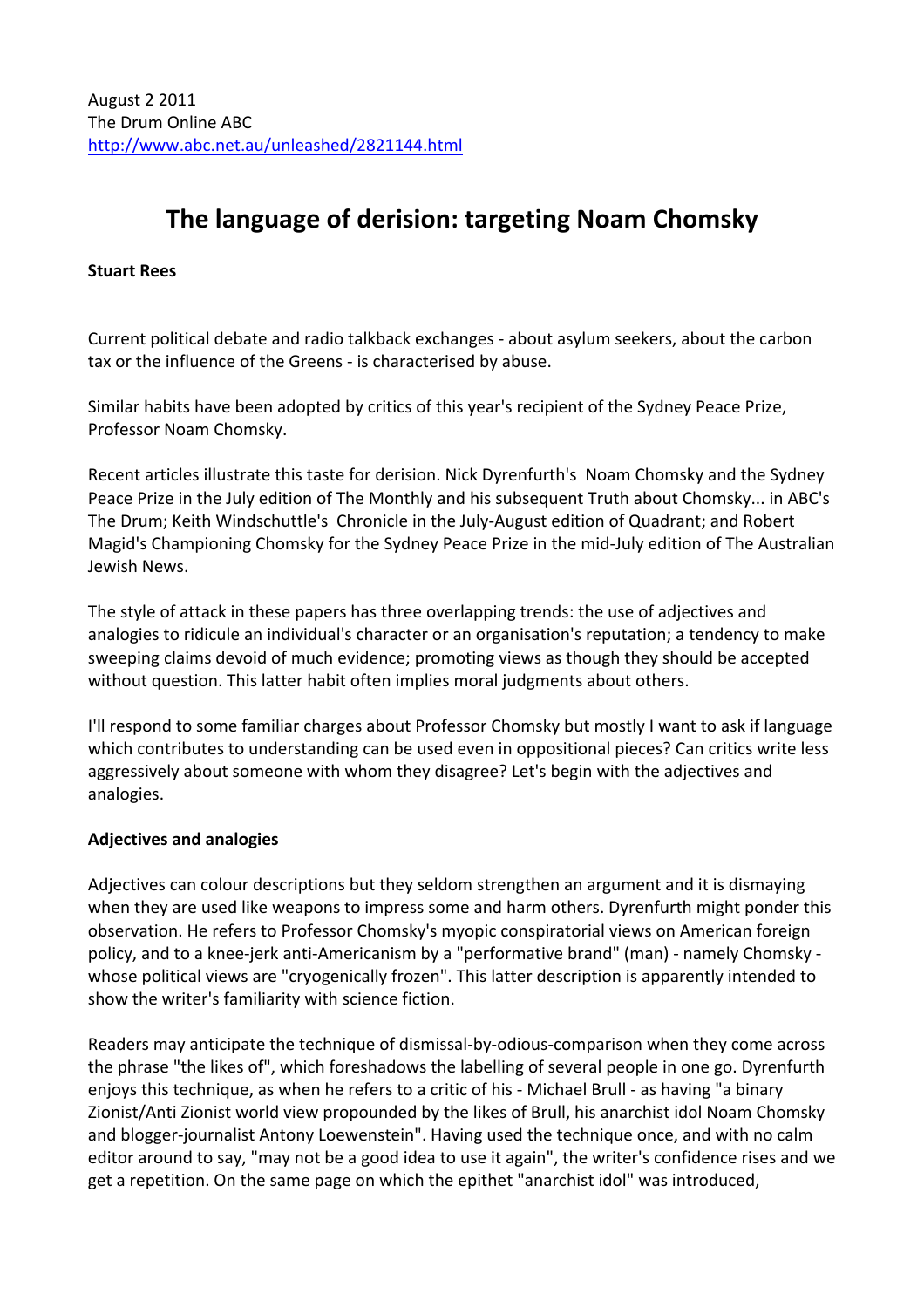Dyrenfurth repeats "the likes of Brull" and a sentence later adds, "and the political backsliding and intellectual dissembling common to Chomsky and his acolytes".

Magid's piece is meant to be a funny way of denigrating previous recipients of the Sydney Peace Prize whom he compares to president Mahmoud Ahmadinejad of Iran, Lebanese Hezbollah leader Hassan Nasrallah and Colonel Moamar Gadaffi of Libya. There's a "ha ha", self-congratulatory air in the use of such comparisons to dismiss previous Peace Prize recipients, including former president of Ireland and UN high commissioner for human rights, Mary Robinson, Archbishop Emeritus Desmond Tutu, Swedish diplomat and advocate of nuclear disarmament Dr Hans Blix and Palestinian educator and human rights campaigner Dr Hanan Ashrawi.

### **Sweeping\$claims**

Noam Chomsky understands the value of dialogue across national boundaries and across cultures, but that hardly means that he identifies with or always agrees with the people he meets. Nevertheless Dyrenfurth refers to Chomsky's "solidarity with religious and nationalist fanatics" as though meeting leaders who would no doubt be regarded as enemies of the West, including Israel, automatically means an expression of solidarity. Chomsky, for example has met with Hugo Chavez of Venezuela but has also recently repudiated Chavez's oppressive treatment of a Venezuelan judge.

Magid diverts his attention from attacks on Noam Chomsky to claim that "Israel bashers have figured prominently in the list of previous winners of the Sydney Peace Prize", even though, and Magid could be forgiven for not knowing this, senior members of their respective synagogues were members of the juries who chose the recipients denigrated by Magid. So, does his charge ring true? All those recipients, from Professor Mohammad Yunus to Dr Vandana Shiva, from Archbishop Tutu to Patrick Dodson and former secretary-general of Amnesty International Irene Khan distinguish between criticism of the militaristic and illegal policies of the government of Israel and the human rights of Israeli citizens. But in an argument designed to push long held convictions, the subtleties of making distinctions let alone identifying exceptions to the rule, are not entertained. Certainty is the rule. Even slight doubt must not be considered.

Sweeping claims flow from the pen of those who seem not to reflect that they might be in error, they might not always be right. There are several grounds for disagreeing with Professor Chomsky, but it's hardly fair comment to evaluate a massive humanist body of work on the basis of one or two issues. And the practice side of his life's work should be taken into account. Such work has included courageous stands on behalf of vulnerable individuals all over the world, such as dissidents in Eastern Europe and South America and more recently his support for ex-Guantanamo Bay detainee David Hicks.

Brushing aside any evidence to the contrary almost inevitably produces "everything, all of the time" claims. For example, Windschuttle writes that "Chomsky has throughout his life supported revolutionary violence, including some of the greatest mass homicides in history". Throughout his life? Really? As if that does not convince his readers, he goes on to make the time worn charge that Chomsky's exploration of reasons for the September 11 attacks could somehow be construed as rationalisation - support for such attacks. Chomsky's commentary, he says, is "every bit as deceitful as his apology for Pol Pot and the Cambodian genocide". Noam Chomsky and his colleague Edward Herman attempted to make accurate estimates of the deaths in Cambodia between 1975 and 1979 and they did observe that Western correspondents were not paying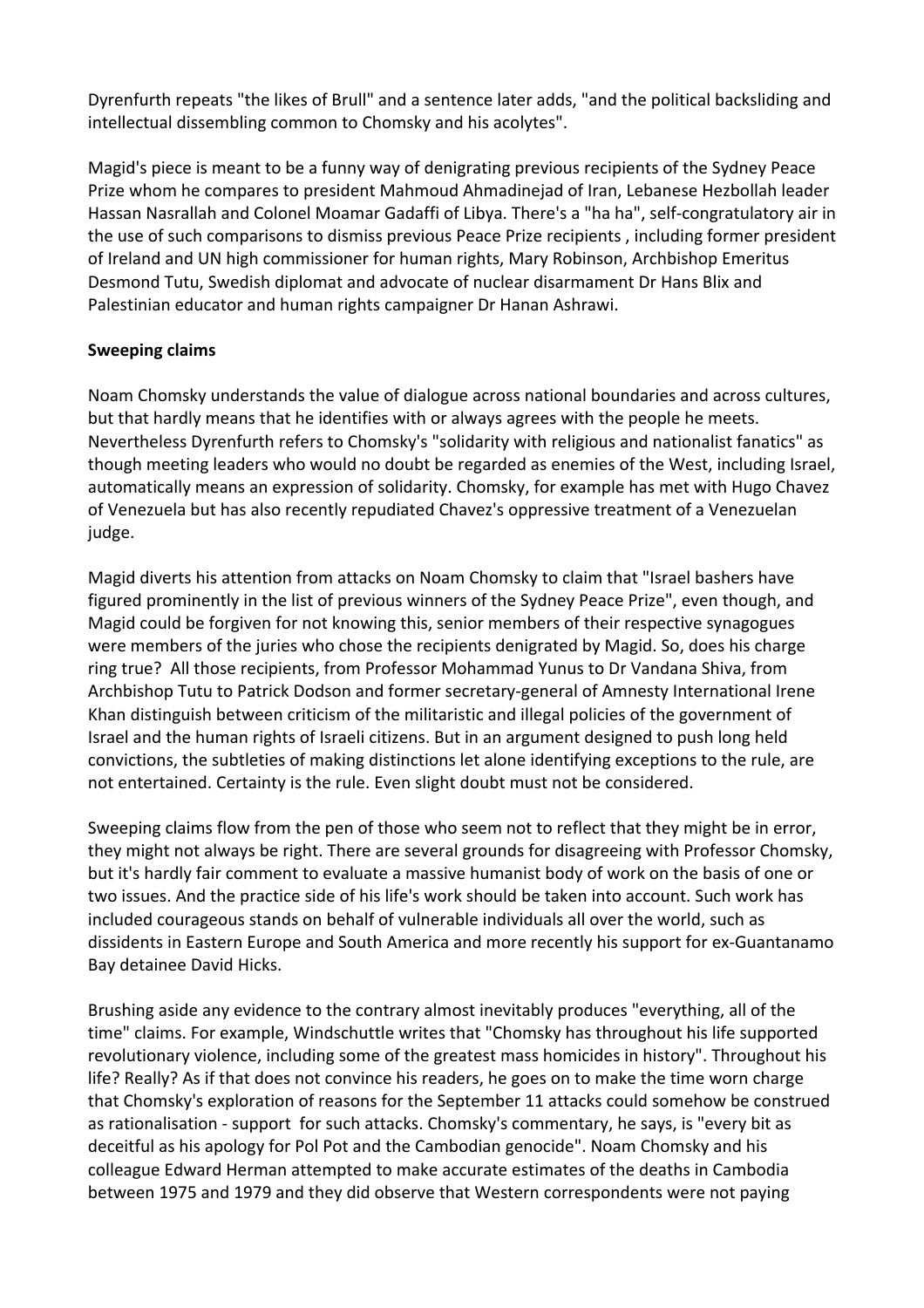attention to the mass murder of comparable proportions that was occurring in East Timor. Raising inconvenient questions and making unexpected comparisons do not amount to apologies either for the perpetrators of the 9/11 attacks or of the Cambodian genocide?

Christopher Hitchens, who parted company with Chomsky in their respective commentaries on the 9/11 murders, nevertheless comments that Chomsky is often erroneously attacked for things he is thought to believe, or believed to have said. Hitchens also comments that Chomsky's analyses of power have "done the state a service", and in this respect he is a useful citizen in ways that his detractors emphatically refuse to recognise.

## **Absolute certainty**

Even if abusive commentary discredits those who make it, why do such critics persist? A possible answer to that question concerns the moral certainty of those who want to impress the people they like in order to deride those they do not like. In some respects we might all drift into that tendency. I associate with people whose company I enjoy, whose views usually match mine. But those friends and associates are and should be highly critical if I wrote as though denunciation amounted to analysis.

Moral certainty almost inevitably leads into a "them and us", "good and bad actors" view of how the world works. Dyrenfurth tells us that Chomsky is "the lineal successor to Leon Trotsky" and that I and my colleagues at the Sydney Peace Foundation are "resuscitating a discredited brand of far-left politics by juxtaposing extremists such as Chomsky ... with respectable previous recipients such as Patrick Dodson and Sir William Deane". Who decides on "extremists", who decides the meaning of "the far left", or who might be deemed "respectable"?

In a further effort to sound funny, Mr Magid refers to Chomsky's "brave condemnation of the murder of Osama bin Laden" and in the same document refers to John Pilger being renowned for his "lifelong vilification of Israel". Lifelong? In that judgment there's no caveat about policies which Pilger has criticised in common with numerous prominent Israeli citizens who write not only in newspapers such as Haaretz but also in The Jerusalem Post, whose usual perspectives would seldom be considered radical.

Chomsky has challenged others' views on diverse topics from the science of linguistics to sociopolitical controversies about justice. Nevertheless, Windschuttle decides that "Chomsky's moral perspective is completely one-sided". Completely? In a long career, Chomsky has a record of striving for accuracy and has been willing to revise earlier interpretations when new data warranted it. I expected Windschuttle to have valued such action by a colleague academic. Instead he labels Chomsky's work as representing "a deplorable pattern of behaviour". Deplorable ? Who sits on high to make such a judgment? Even if he might not be impressed by Windschuttle's version of history, I doubt that Noam Chomsky would label him in this way.

Let me question another example of a writer's absolute certainty. In its 14-year history, the Sydney Peace Prize has never been awarded by the University of Sydney, yet Windschuttle writes that this institution "rewards Chomsky for his 'moral courage' and his 'critical analysis'". The Sydney Peace Foundation, not the university, awards Australia's only international prize for peace. That foundation is an alliance of representatives from media, business, community sector and academic walks of life whose major partner is the City of Sydney.